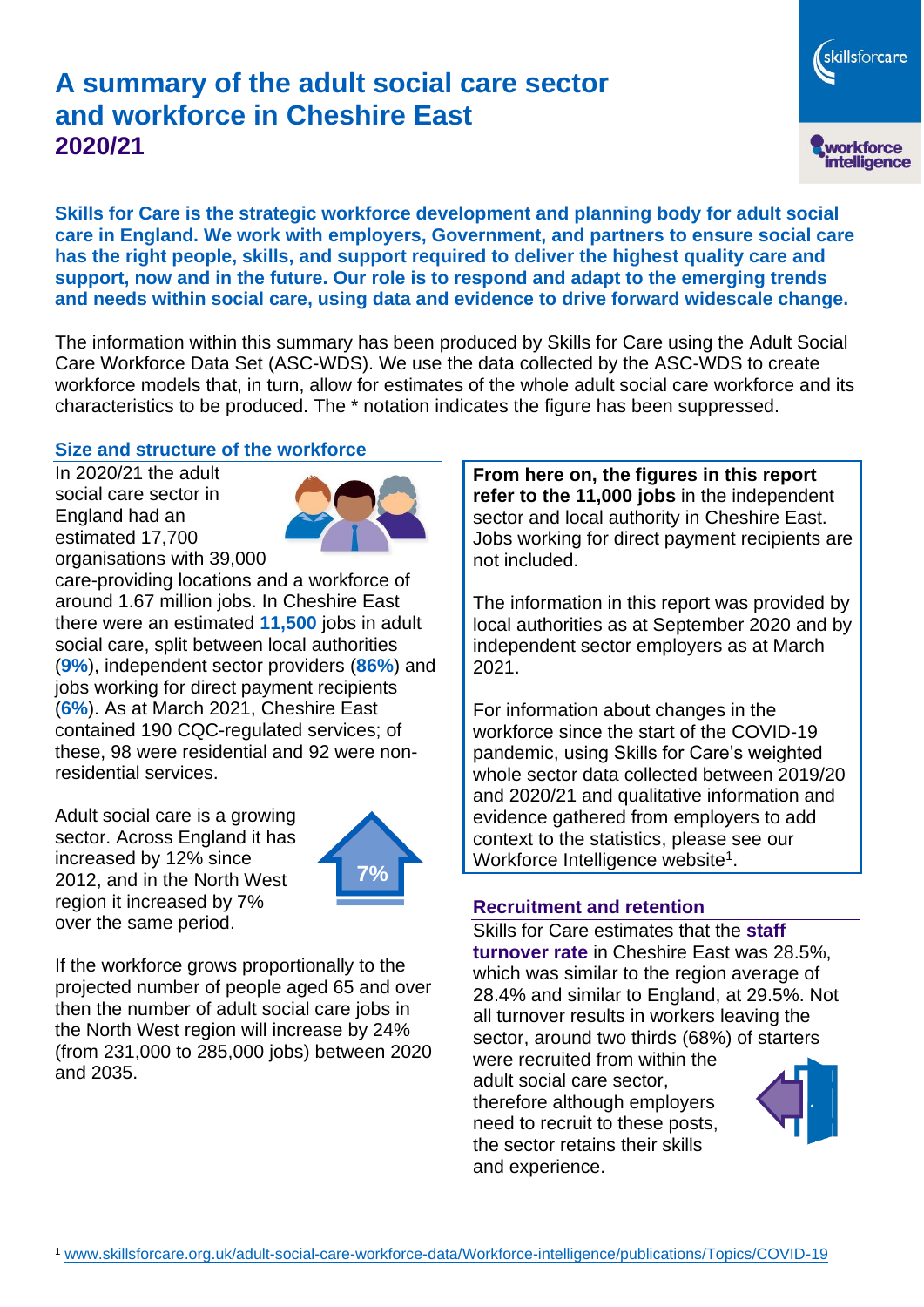Adult social care has an experienced 'core' of workers. Workers in Cheshire East had on average **8.9 years of experience in the sector** and 80% of the workforce had been working in the sector for at least three years.

Using both workforce intelligence evidence and our links with employers and stakeholders across England, we know that recruitment and retention is one of the largest issues faced by employers. We have many resources and tools available to help, for example the 'Values-based recruitment and retention toolkit'<sup>2</sup> and 'Seeing potential: widen your talent pool'. <sup>3</sup> For more information please visit: [www.skillsforcare.org.uk/recruitment-retention](http://www.skillsforcare.org.uk/recruitment-retention)

### **Employment information**

We estimate Cheshire East had **11,000** adult social care jobs employed in the local authority and independent sectors. These included 850 managerial roles, 550 regulated professionals, 7,900 direct care (including 6,700 care workers), and 1,600 other-non-care proving roles.

The average number of **sickness days** taken in the last year in Cheshire East was 10.8, (10.9 in North West and 9.5 across England). With an estimated directly employed workforce of 10,500, this would mean employers in Cheshire East lost approximately **112,000 days to sickness in 2020/21**. In England levels of staff sickness have nearly doubled over the course of the pandemic between 2019/20 and 2020/21, in total around 6 million extra days were lost to sickness than in the year before.

Less than a quarter (22%) of the workforce in Cheshire East were on zero-hours contracts. Around a half (52%) of the workforce usually worked full-time hours and 48% were parttime.

#### **Chart 1. Proportion of workers on zero hours contracts by area**

England North West Cheshire East



### **Workforce demographics**

The majority (81%) of the workforce in Cheshire East were female, and the average age was 43.1 years old. Workers aged



24 and under made up 12% of the workforce and workers aged over 55 represented 26%. Given this age profile approximately 2,900 people will be reaching retirement age in the next 10 years.

Nationality varied by region, in England 83% of the workforce identified as British, while in the North West region this was 93%. An estimated 90% of the workforce in Cheshire East identified as British, 6% identified as of an EU nationality and 5% a non-EU nationality, therefore there was a similar reliance on EU and non-EU workers.

### **Pay**



Table 1 shows the full-time equivalent annual or hourly pay rate of selected job roles in Cheshire East (area), North West (region) and England. All

figures represent the independent sector as at March 2021, except social workers which represent the local authority sector as at September 2020. At the time of analysis, the National Living Wage was £8.72.

#### **Table 1. Average pay rate of selected job roles by area**

|                                 | England | Region  | Area    |
|---------------------------------|---------|---------|---------|
| Full-time equivalent annual pay |         |         |         |
| Social Worker <sup>t</sup>      | £37,100 | £35,300 | £34,800 |
| Registered nurse                | £33,600 | £32,500 | £35,300 |
| Hourly pay                      |         |         |         |
| National Living<br>Wage         | £8.72   | £8.72   | £8.72   |
| Senior care worker              | £10.00  | £9.80   | £10.13  |
| Care worker                     | £9.29   | £9.08   | £9.20   |
| Support and<br>outreach         | £9.53   | £9.20   | £9.35   |

†Local authority social workers only.

Please note that pay varies by sector, with local authority pay generally being higher than independent sector pay.

[www.skillsforcare.org.uk/vba](http://www.skillsforcare.org.uk/vba)